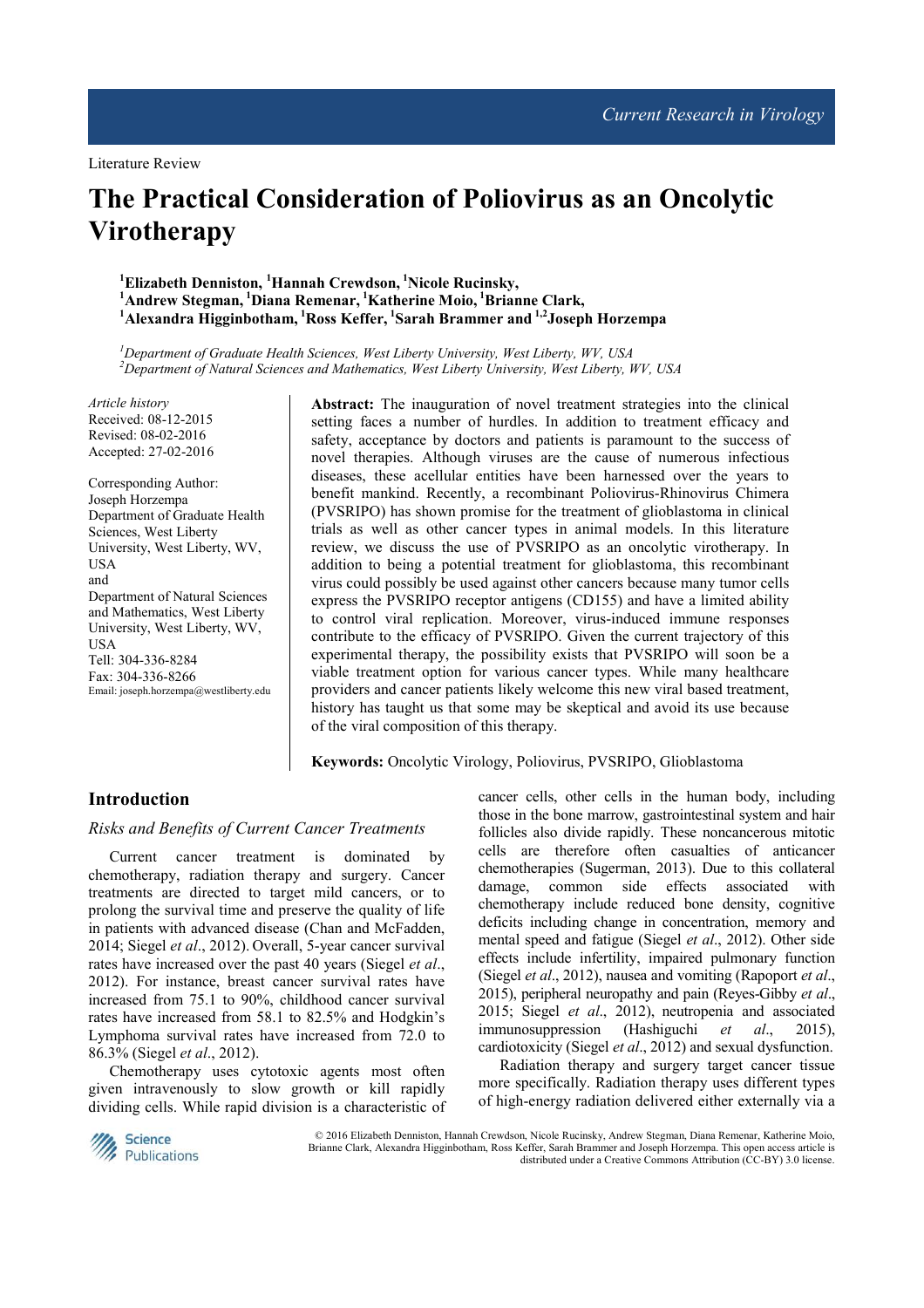machine or internally via a radioactive material to kill target cancer cells by initiating DNA damage. This damage prevents the cell from replicating effectively which eventually causes cell death. This type of treatment can also damage cells in the surrounding area (Baskar *et al*., 2012). Common side effects of radiation therapy include diarrhea, fatigue, mucositis, skin toxicity and xerostomia (Stubbe and Valero, 2013).

Surgery as a form of treatment is even more localized and aims to remove the cancerous tissue directly. While this is the most confined of the treatments, surgery is also the most invasive (Chi *et al*., 2014; Goldfarb *et al*., 2010). Surgical treatment complications include lymphedema, pain, bowel complications, incontinence, sexual dysfunction and impaired lung function (Siegel *et al*., 2012).

More recently, recombinant virotherapy has emerged as an alternative to standard anti-cancer therapies. The objective of this literature review is to collect relevant information regarding the innovative process of virotherapy development, the current application of this therapy and the possibility of future use. Relevant articles were retrieved from the PubMed database. The novelty of this topic limited us to review those articles that were published between 2002 and the date of the submission of this manuscript. References lists were also reviewed to retrieve supplementary articles. Included articles encompass both primary and secondary literature.

Despite advances in chemotherapy, radiation and surgery, cancer continues to be a top cause of death worldwide. Therefore, it is appropriate for the healthcare community to explore diverse options of cancer treatment. The use of oncolytic virotherapy shows encouraging results for applicable clinical use in cancer treatment for future cancer patients.

## **Main Text**

#### *A Brief History of Oncolytic Virotherapy*

The linkage of viral discovery to therapeutic treatment began in 1904, when Dr. George Dock hypothesized that viruses could be beneficial (Larson *et al*., 2015). This premise was founded on a case report of a female leukemia patient who entered a period of remission after undergoing an active infection with the influenza virus (Larson *et al*., 2015). In the 1950's, additional case reports amassed, including a vignette about a cervical cancer patient who showed tumor size reduction after being injected with an attenuated rabies virus as a precautionary treatment for a dog bite (Larson *et al*., 2015). These case reports initiated clinical trials with attenuated viruses for the purpose of cancer treatment. A variety of viruses were used in these trials, including adenoviruses, hepatitis, yellow fever and West Nile, among others, but since the standards of clinical trials

are not comparable to those of scientific research today the success of these clinical trials is difficult to ascertain (Larson *et al*., 2015). As technology continued to progress, specifically genetic engineering, the possibility exists for an array of viruses to be manipulated and subsequently adapted for clinical use (Larson *et al*., 2015).

#### *The Premise of Oncolytic Virotherapy*

The practice of oncolytic virotherapy includes selecting a virus that meets defined criteria for safety and efficacy in humans. First, the virus must exhibit selectivity for cancer cells, while avoiding normally functioning human cells. Some viruses have the innate ability to target cancer cells, such as human orphan viruses (viruses not associated with disease) and animal viruses that lack specificity for human cells, like the myxoma virus (Goetz and Gromeier, 2010). Other viruses, including poliovirus, adenovirus and herpes simplex virus, have the natural ability to target cancer cells, but must be genetically modified to remove virulence potential and protect the safety of the host (Goetz and Gromeier, 2010). For oncolytic polioviruses, this was accomplished in part by replacing an intrinsic genetic component critical for viral protein translation (IRES element) with an equivalent component of human rhinovirus type 2. This change prohibited viral replication in normal neuronal cells, but supported replication in tumors of the central nervous system and elsewhere (Goetz and Gromeier, 2010).

Secondly, the recombinant virus must be genetically stable and be incapable of reverting back to its wild-type form while replicating inside tumor cells (Brown *et al*., 2014). In addition, the genetically modified virus must effectively destroy tumor cells and evade or remain functional during immune responses (Brown *et al*., 2014). Oncolytic viruses must be able to bind to and infect target cancer cells. The poliovirus naturally binds to CD155 (Necl-5, nectin-like molecule 5) which is expressed in abundance on many malignant cancer cells (Brown *et al*., 2014). Virotherapies have been administered in a number of routes experimentally over the years (Southam, 1960). Recent studies with recombinant polioviruses indicate that direct intratumoral administration is promising. After administration and viral entry, replication ensues within the cancerous cells which leads to tumor cell lysis and death (Goetz and Gromeier, 2010; Brown *et al*., 2014). Newly replicated viruses freely invade additional local tumor cells and can circulate to metastatic cells elsewhere in the body, repeating the replication-lysis process (Sze *et al*., 2013).

The host immune response is critical for the success of oncolytic virotherapies (Brown *et al*., 2014). The type 1 interferons, INFα and β, are cytokines produced in response to viral infections (Brown *et al*., 2014). These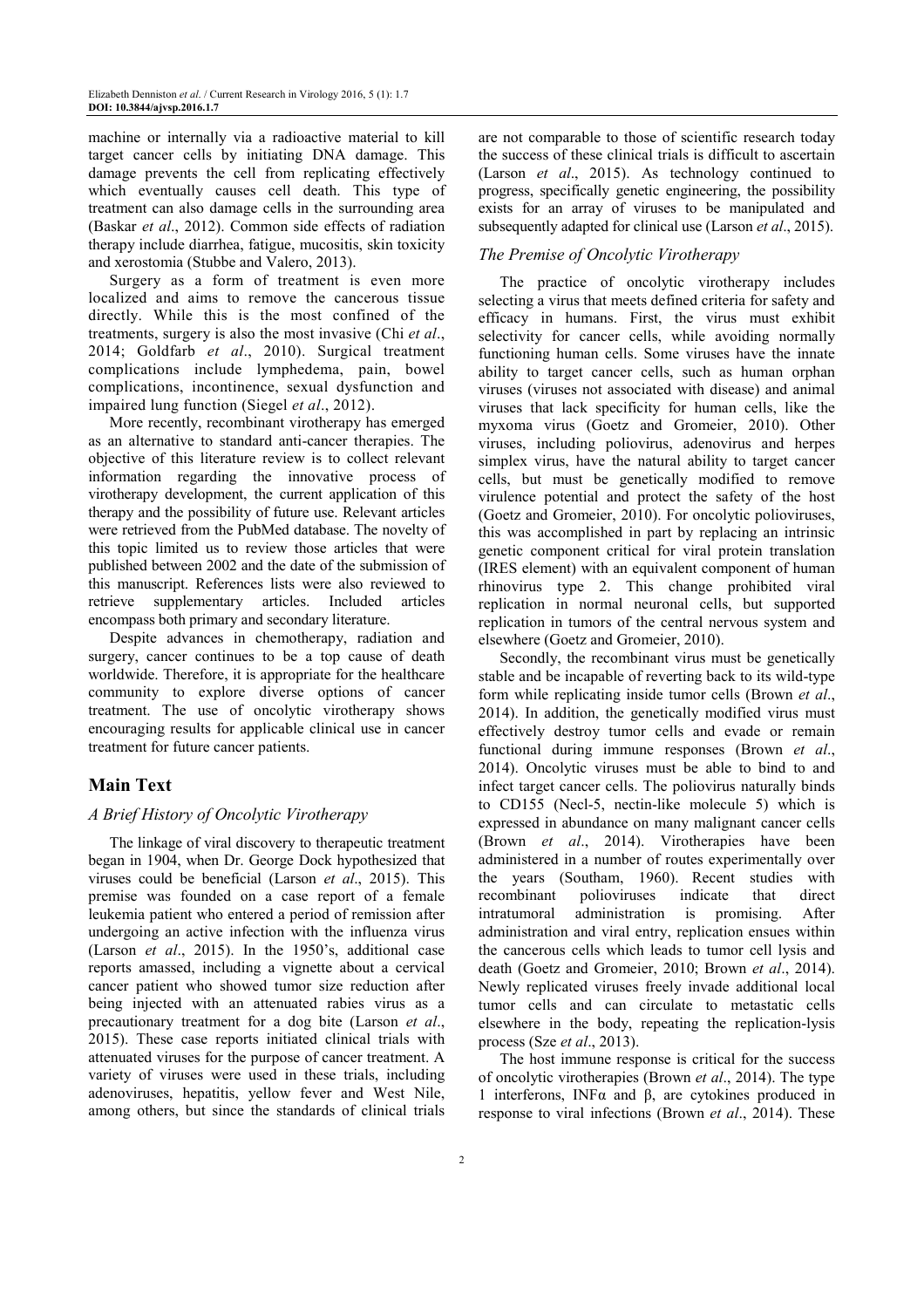molecules normally lead to a cascade of events aimed to limiting viral replication. However, antiviral responses are often inadequate in cancerous cells, limiting the effectiveness of these cytokines to initiate viral clearance (Brown *et al*., 2014). Conversely, type 1 interferons are important for the development of anti-cancer adaptive immunity, a scenario that benefits the efficacy of oncolytic virotherapies (Brown *et al*., 2014).

#### *Normal Infectious Processes of Polioviruses*

The poliovirus is a small, single stranded RNA virus with an icosahedral protein coat that causes disease in both animals and humans (Kotla and Gustin, 2015). This virus is inhaled through the nasal and pharyngeal passageways and multiplies rapidly in the epithelial cells within the pharynx and GI tract. Infection is initiated upon viral attachment of capsid proteins VP1, VP2 and VP3 to CD155 receptors on host cells. Subtle conformational changes take place within the major viral capsid proteins (VP1, VP2 and VP3) that allow the virus to attach to the membrane, create a pore and release the viral RNA into the cytoplasm. The viral RNA is then replicated and translated to synthesize viral proteins within the host cell. Translation results in a polyprotein that is then configured into multiple intermediate forms before ultimately producing the infectious virus form known as a virion. These viral proteins also produce another capsid for the virus to exit and infect nearby host cells as a virion (Hogle, 2002).

Viral RNA is recognized in infected cells by receptors both on the membrane and in the cytoplasm of the host cells. These receptors include TLRs and RIGlike receptors, RIG-I and MDA-5 (Hogle, 2002). Once viral RNA is recognized via RIG-like receptors, cellular signaling leads to activation of specific transcription factors, one being IRF-3 which activates the type I interferon response. The activation of the type I interferon response play a key role in slowing disease progression and spread. Poliovirus contains many mechanisms to inhibit this type I interferon response. For instance, poliovirus blocks the activation of IRF-3 thereby inhibiting the type I interferon response. Studies suggest the virus modulates stress granules formed in cellular cytoplasm in response to a viral infection which in turn may contribute to blocking IRF-3 activation (Kotla and Gustin, 2015).

#### *Mechanism and Therapeutic Benefit of PVSRIPO*

Through genetic manipulation, polioviruses have been engineered to be highly attenuated to ensure safety and proper oncolytic function (Goetz *et al*., 2011). One such recombinant poliovirus, the polio: Rhinovirus chimera (PVSRIPO) has shown promise for glioblastoma treatment. To attenuate PVSRIPO, the Internal Ribosomal Entry Site (IRES) of the PVSRIPO

was substituted with the IRES from Human Rhinovirus type 2 (HRV2), which is an enterovirus specific to the respiratory system. The IRES is a nucleotide sequence located within the middle segment of messenger RNA (mRNA) used to initiate translation. These IRES elements are features paramount to viral protein synthesis. Changing the IRES of the PVSRIPO allows this recombinant virus to replicate in transformed or cancerous cells. However, the HRV2 IRES precludes replication in normal neurons, preventing adverse neural effects, but still rendering the PVSRIPO cytotoxic to cancer cells (Goetz and Gromeier, 2010; Brown and Gromier, 2015; Goetz *et al*., 2011). Specifically, attenuation of the IRES causes an inability of the PVSRIPO mRNA to recruit eukaryotic Initiation Factor 4G (eIF4G). Lack of eIF4G recruitment, which is a capbinding protein that bridges ribosomal subunits to initiate protein synthesis, prevents viral protein translation which causes the attenuated PVSRIPO to be non-cytolytic in the central nervous system cells of the host (Goetz *et al*., 2011). This attenuation of PVSRIPO in normal host cells allows for the specificity of cytotoxicity in cancerous tissue.

Many attributes of PVSRIPO make this virus capable of lysing cancerous cells but incapable of infecting and replicating in non-malignant host cells (Brown and Gromier, 2015). PVSRIPO has a natural affinity for CD155 antigens, which are specific surface markers abundant on glioblastoma cells. CD155 is also expressed on antigen presenting cells such as dendritic cells and macrophages (Brown *et al*., 2014). Unlike cancer cells that have a weakened antiviral response, macrophages and dendritic cells exposed to PVSRIPO are capable of limiting viral replication and can engage T cells (Brown *et al*., 2014). PVSRIPO has potential to be used as a treatment against a multitude of cancers as many diverse tumor cells exhibit abundant surface expression of CD155 (Brown *et al*., 2014; Merrill *et al*., 2004). The PVSRIPO affinity for CD155 coupled with the attenuation of this virus- which blocks the viral cytotoxicity in normal host cells- are central to the selectivity of cancerous tissue by this virotherapy.

Many cancers can suppress immune responses, thereby prolonging the longevity of the associated disease. PVSRIPO has the ability to activate the host innate immune response within tumor cells, even those that elicit immunosuppression (Brown and Gromier, 2015). In addition to viral molecules activating type I interferons, this is also accomplished by the PVSRIPOinduced lysis of tumor cells which leads to the release of Danger-Associated Molecular Patterns (DAMPs) that activate inflammatory responses. Moreover, tumor cell lysis results in the exposure of tumor antigens to antigen presenting cells and subsequently the adaptive immune response (Brown *et al*., 2014). These adaptive responses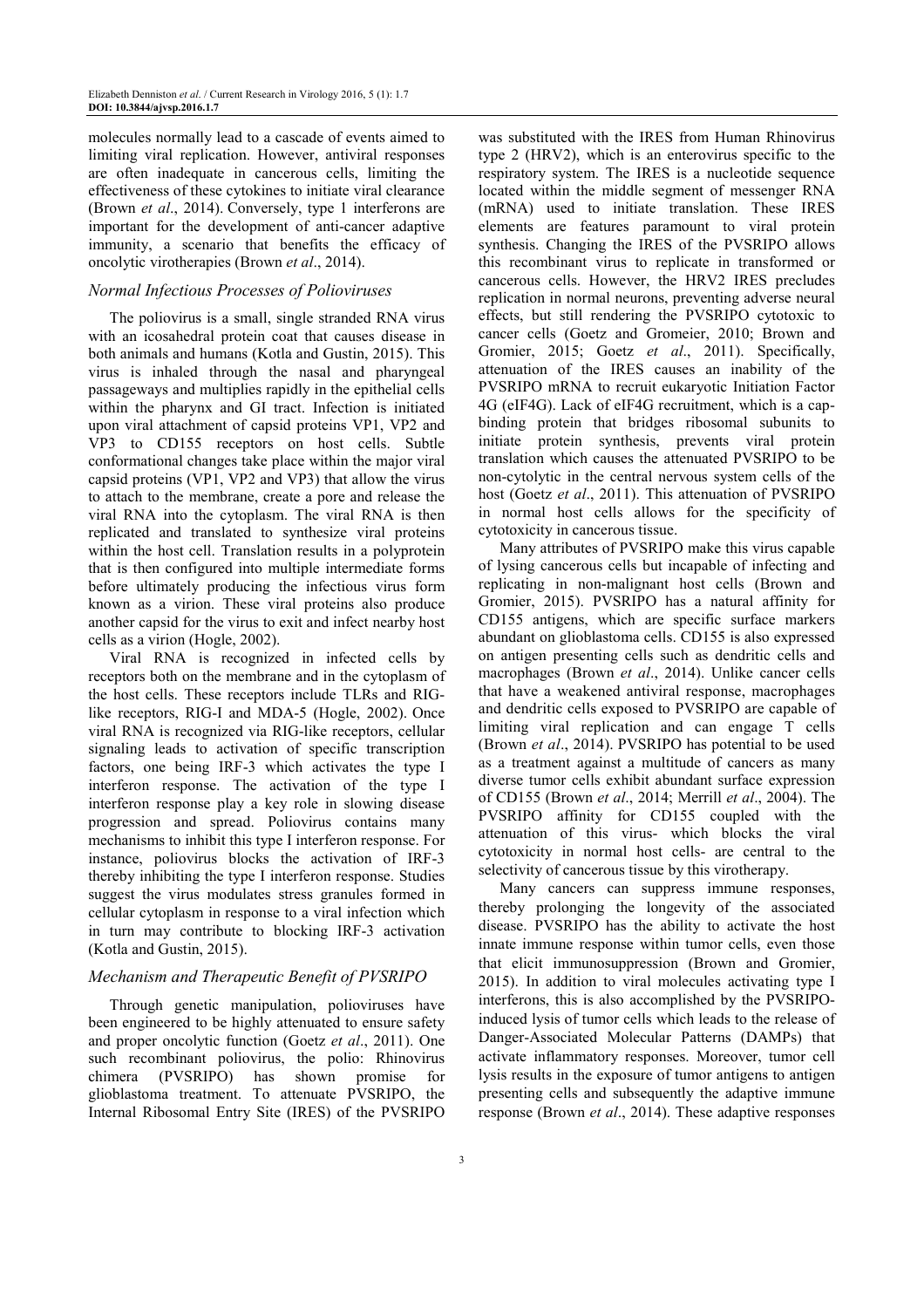include activation of NK and Th1 cells, which target and destroy the tumor cells (Goetz *et al*., 2011).

## *Current Application*

Oncolytic virotherapy using PVSRIPO has been experimentally successful in targeting glioblastoma and neuroblastoma cells, but has been ineffective in the treatment of Burkitt's Lymphoma (Toyoda *et al*., 2007; Gromeier *et al*., 2014). The use of polioviruses to treat neuroblastoma in mice yielded favorable results, identifying the possibility for clinical application for similar types of cancers, especially those prominent in childhood. Neuroblastoma is one of the most frequent cancers in children and treatment is invasive and of high risk with poor outcomes, so the use of PVSRIPO could be a significant new treatment option (Toyoda *et al*., 2007).

Currently, several studies using mice suggested that PVSRIPO is an effective treatment methodology. In one study, subcutaneous implantation of neuroblastoma followed by direct tumoral administration of attenuated poliovirus resulted in complete eradication of the tumor. Immunological analyses indicated that this tumor was eliminated, in part, by CD8(+) T cells (Toyoda *et al*., 2011). In another study, twelve athymic mice were implanted with glioma xenographs *in vivo*. After a period of time to allow for tumor growth, PVSRIPO inoculation was administered. Ten days after PVSRIPO inoculation, the median tumor size had shrunk by approximately 45%. After another 18 days, tumors were destroyed in these mice indicating that even in the absence of T cells, the PVSRIPO is effective in eliminating tumor cells (Dobrikova *et al*., 2008). Phase I clinical trials for treatment of human glioblastoma by PVSRIPO are currently in progress with continued patient recruitment at Duke University (Gromeier *et al*., 2014). In this clinical trial, upon biopsy confirmation of a viable tumor, a catheter is implanted into the tumor that directly delivers the PVSRIPO suspension to the glioblastoma. The catheter is then removed immediately after inoculation and the patients are radiographically evaluated after treatment for tumor changes (Friedman, 2000). PVSRIPO induces a lethal and irreversible virolytic effect and host immune response cytotoxic to the tumor as early as one hour post administration and favorable outcomes have thus far been recorded as many as 20 months after treatment (Gromeier *et al*., 2014). Should the results of this trial remain positive, further clinical trials using PVSRIPO to treat other types of cancer are warranted.

## *Risks and Benefits of Oncolytic Virotherapy*

Oncolytic virotherapy as a treatment is in its infancy. Therefore, factors regarding the overall safety and optimization of this therapy have not yet been fully vetted. Relative to the current standard of care, virotherapy is much less invasive and debilitating (Fong, 2015). Moreover, this form of oncolytic therapy is highly selective. Injections can be administered locally, which ensure an increased uptake by tumor cells. The viral machinery has been engineered to allow for selection and replication within tumor cells, limiting infection of non-cancer cells of the patient. The poliovirus itself has added benefits (Fong, 2015). The poliovirus has a large RNA size capability making this virus amenable to genetic manipulations. Virotherapies such as PVSRIPO have the ability to specifically target cancer cells and efficiently induce lysis (David *et al*., 2009). However, this efficiency necessitates the development of patient selection criteria. Currently, there is no standard dose for virotherapy as certain viruses and tumors require different dosage paradigms (David *et al*., 2009). Ultimately, a dosing strategy will be created that maximizes effectiveness and minimizes risk (Fong, 2015). The optimization of viral production will also be a challenge; little information about cost is currently available. Hospitals will also face challenges with administration, transport, storage and disposal of these viral agents. Although these viruses are attenuated, they pose a potential threat to immuno-compromised patients. Many challenges lie ahead involving the potential implementation of these treatments. However, PVSRIPO serves as a promising treatment option for the future of cancer therapy and may usher in a wave of virus-based therapeutics (Fong, 2015).

#### *Significance*

According to the Centers for Disease Control and Prevention (CDC) National Program of Cancer Registries (NPCR) most recent report of national cancer trends, 426.6 of every 100,000 of people who obtained medical attention in 2010 registered as a cancer patient<sup>28</sup> These cancers included types such as prostate cancers, lung cancers, leukemia, esophageal and stomach cancers, to breast and lymphatic cancers (Edwards *et al*., 2014). The number of patients who have cancer in the United states, in addition to the broad spectrum of body systems that cancer can affect, impresses the importance of exploring safe and effective new treatments of all cancers. Additionally, the process of a cell becoming malignant is dynamic and unique, much like the patients who will be receiving treatment. Therefore, treatment should be able to meet the demands of the dynamic process of cancer development without harming the healthy cells within the host.

Cancers arise from an accumulation of genetic mutations that transform a healthy cell into one that causes disease. Because cancer cells are nearly identical to healthy cells, selective toxicity with current standard therapies is difficult to attain. Further, difficulty arises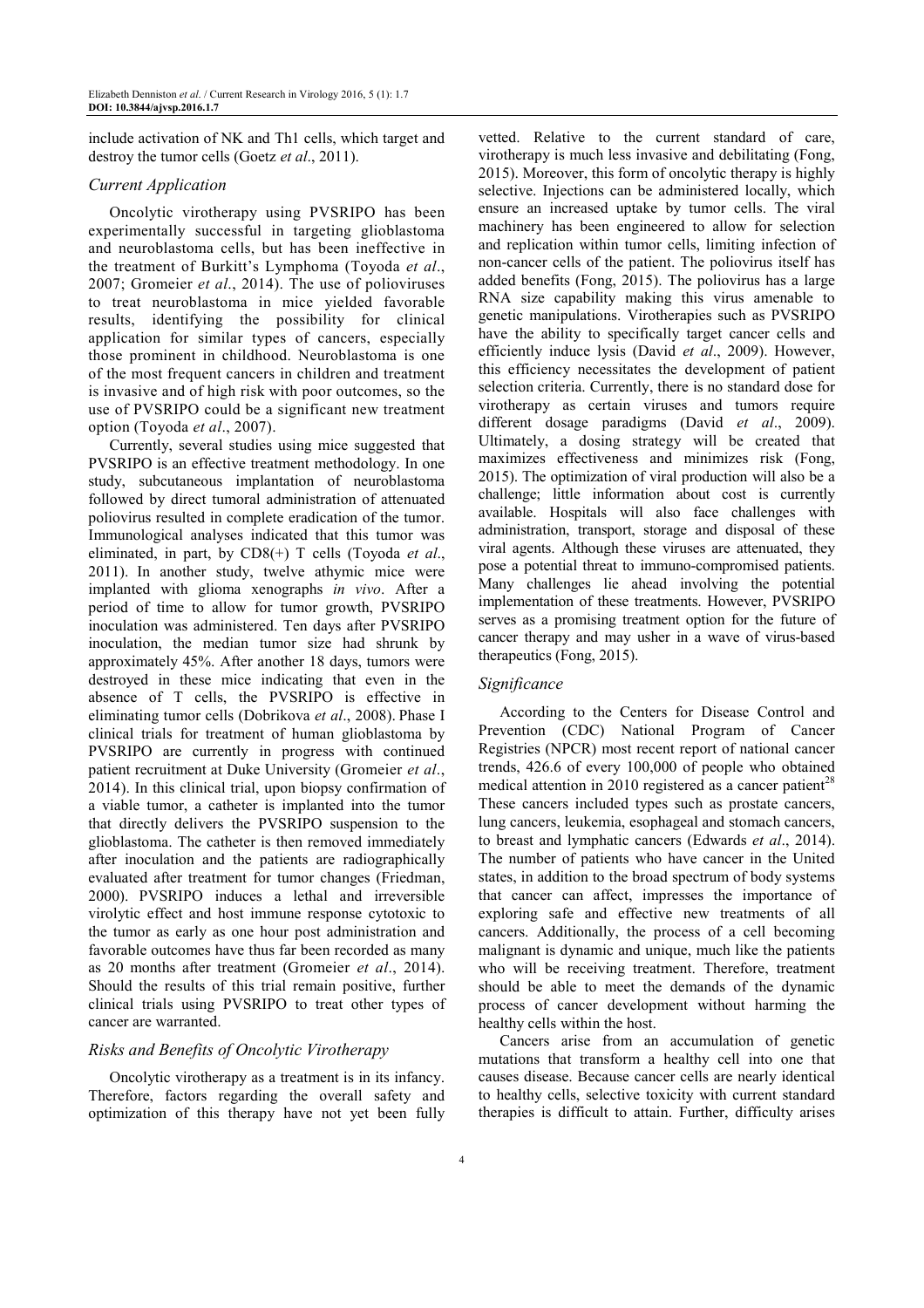from the inability to determine the specific changes the cancers undergo to create malignancy (Workenhe and Mossman, 2014). Due to the rapid ability of a virus to be changed by recombinant RNA technology, researchers may be able to make "designer viruses" specific to a patient's treatment needs (Parato *et al*., 2005). Viruses can be modified to invade cancer cells depending on status and speed of growth, receptor type displayed on cancer cell surface, or transcriptional and translational pathway targets within the specific cancer type (Parato *et al*., 2005). By targeting these specific mechanisms, viruses can potentially be designed to target the unique process that culminate in malignancy. Recombinant genetic technology may allow oncologists to create an oncolytic virus that targets the specific cancer cell type and location. A virus' propensity to replicate within a host cell and to target cells specifically provides oncolytic virotherapy a pharmacokinetic advantage over conventional cancer therapies (Parato *et al*., 2005).

As previously mentioned, oncolytic viruses have the ability to stimulate the patient's immune system while replicating within the tumor cells. Replication within the tumor cells leads to a recruitment of immune cells to this area. In addition to enhancing the cancer fighting ability of the body, this immune activation may benefit patients that have developed immuno-tolerance to their current standard of care chemotherapeutic (Workenhe and Mossman, 2014). Continued use of chemotherapies can lead to cancer cells that are drug resistant or tolerant to these conventional therapies (Workenhe and Mossman, 2014). By using a viral modality to trigger cancer death which involves activation of the host immune response in combination with the use of conventional cancertargeting treatment, drug resistance and tolerance may be limited (Workenhe and Mossman, 2014).

#### *Clinical Perspective*

Given the current progress of the experimental and clinical phases of PVSRIPO therapy, the possibility exists that this recombinant virus will soon be a viable treatment option for glioblastoma and various other cancer types. While many healthcare providers and cancer patients may embrace this new virotherapy, history suggests that some may be skeptical and avoid the use because of the viral composition of this treatment. For instance, attenuated viruses have been used safely for decades to vaccinate individuals preventing countless cases of polio, mumps, measles, rubella and other viral diseases. However, due to a fraudulent study and a media explosion, some individuals falsely believe that vaccines cause autism. We suspect that cancer patients and even some physicians may be skeptical of PVSRIPO due to the viral nature of this therapy. Then again, the imminent threat of

cancer may offset any fears. Patient education efforts and physician outreach may be necessary to establish virotherapy as a safe cancer treatment option.

The very first oncolytic virotherapy has just recently been approved by the FDA (Greig, 2016). This therapytalimogene laherparepvec (Imlygic) can be used to treat patients with skin and lymph node melanoma lesions (Greig, 2016). Talimogene laherparepvec is comprised of an attenuated herpes virus that causes cancer cells to produce GM-CSF, a potent cytokine that acts as a growth factor for white blood cells and induces differentiation of monocytes. Lessons learned from the use of talimogene laherparepvec will undoubtedly contribute to the education efforts and implementation of forthcoming virotherapies such as PVSRIPO.

Based on a cohort study of FDA trends of expedited drug development and approval programs, the novelty and aforementioned advantages of PVSRIPO indicate that this treatment has the potential to be approved for patient use (Kesselheim *et al*., 2015). Pending FDA approval, physicians will have the option to implement this novel form of therapy for their patients. As with all initiative therapies, the physician needs to play an active role in patient education. The patient should be informed of the mechanism of action of this form of therapy to fully understand the oncolytic role PVSRIPO will play in the treatment of the patient's cancer. Additionally, all potential adverse reactions should be fully disclosed to all potential patients. Although evidence suggests that PVSRIPO has the potential to provide great therapeutic benefit to cancer patients, we hypothesize that use in clinical practice will rely heavily on physician acceptance and patient education.

#### **Funding Information**

This work was supported in part from a grant by an Institutional Development Award (IDeA) from the National Institute of General Medical Sciences of the National Institutes of Health (P20GM103434).

## **Author's Contributions**

Risk and benefit constructed by Hannah Crewdson and Alexandra Higginbotham. Methods contructed by Hannah Crewdon. The brief history and the premise of Oncolytic Therapy created by Katherine Moio. The normal infectious process of polioviruses constructed by Nicole Rucinsky. Ross Keffer constructed mechanism and therapeutic benefit of PVSRIPO. Diana Remenar and Brianne Clark contributed the sections Current Application. Andrew Stegmen contributed the section Risk and Benefits of Oncolytic Virothereapy. Significance written by Elizabeth Dennistion. Sarah Brammer corresponded with the medical team at Ohio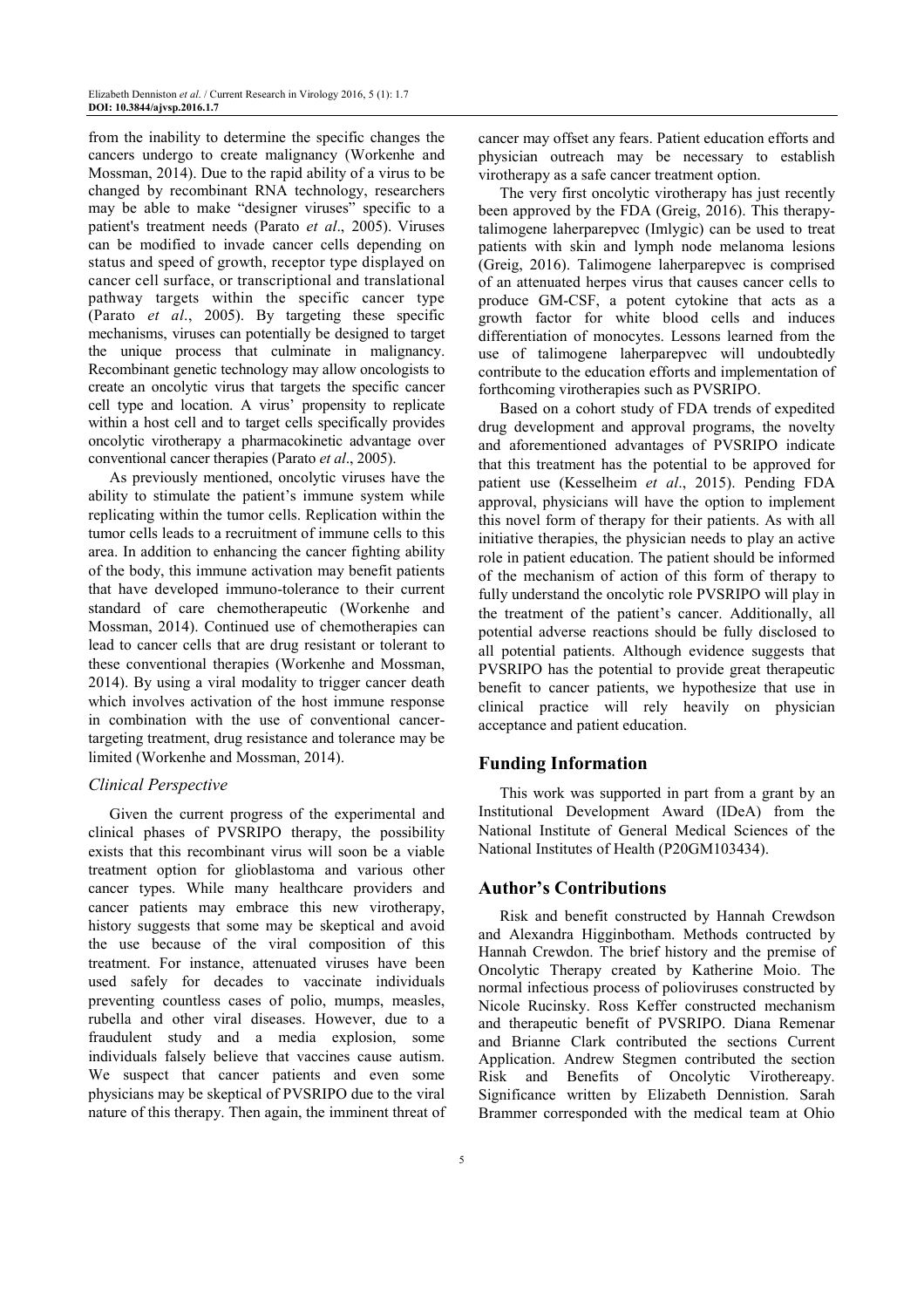Valley Medical Center, acted as a consult for the clinical application section and edited the manuscript. Joseph Horzempa constructed the abstract, edited and contributed writing to all sections.

## **Ethics**

The authors do not make any recommendation for or against the use of recombinant virotherapy. A physician should be consulted regarding cancer treatment options. The authors declare no conflict of interest.

#### **References**

- Baskar, R., K.A. Lee, R. Yeo and K.W. Yeoh, 2012. Cancer and radiation therapy: Current advances and future directions. Int. J. Med. Sci., 9: 193-199. DOI: 10.7150/ijms.3635
- Brown, M. and M. Gromier, 2015. Oncolytic immunotherapy through tumor-specific translation and cytotoxicity of poliovirus. Discovery Medicine.
- Brown, M.C., E.Y. Dobrikova, M.I. Dobrikov, R.W. Walton and S.L. Gemberling *et al*., 2014. Oncolytic polio virotherapy of cancer. Cancer, 120: 3277-3286. DOI: 10.1002/cncr.28862
- Chan, W.M. and G. McFadden, 2014. Oncolytic poxviruses. Ann. Rev. Virol., 1: 119-141. DOI: 10.1146/annurev-virology-031413-085442
- Chi, C., Y. Du, J. Ye, D. Kou and J. Qiu *et al*., 2014. Intraoperative imaging-guided cancer surgery: From current fluorescence molecular imaging methods to future multi-modality imaging technology. Theranostics, 4: 1072-1084. DOI: 10.7150/thno.9899
- David, H., K. Thorne and S. Thorne, 2009. Targeted and armed oncolytic poxviruses: A novel multimechanistic therapeutic class for cancer. Nat. Rev. Cancer, 9: 64-71. DOI: 10.1038/nrc2545
- Dobrikova, E.Y., T. Broadt, J. Poiley-Nelson, Z. Yang and G. Soman *et al*., 2008. Recombinant oncolytic poliovirus eliminates glioma *in vivo* without genetic adaptation to a pathogenic phenotype. Mol. Ther., 16: 1865-1872. DOI: 10.1038/mt.2008.184
- Edwards, B.K., A.M. Noone, A.B. Mariotto, E.P. Simard and F.P. Boscoe *et al*., 2014. Annual report to the nation on the status of cancer, 1975-2010, featuring prevalence of comorbidity and impact on survival among persons with lung, colorectal, breast, or prostate cancer. Cancer, 120: 1290-1314. DOI: 10.1002/cncr.28509
- Fong, Y., 2015. Oncolytic treatment for cancer recommended for approval. Mol. Ther., 23: 1131-1131. DOI: 10.1038/mt.2015.94
- Friedman, A., 2000. Poliovirus Vaccine for Recurrent Glioblastoma Multiforme (GBM) (PVS-RIPO). In: ClinicalTrials.gov [Internet]. Bethesda (MD): National Library of Medicine (US).
- Goetz, C. and M. Gromeier, 2010. Preparing an oncolytic poliovirus recombinant for clinical application against glioblastoma multiforme. Cytokine Growth Factor Rev., 21: 197-203. DOI: 10.1016/j.cytogfr.2010.02.005
- Goetz, C., E. Dobrikova, M. Shveygert, M. Dobrikov and M. Gromeier, 2011. Oncolytic poliovirus against malignant glioma. Future Virol., 6: 1045-1058. DOI: 10.2217/fvl.11.76
- Goldfarb, M., S. Brower and S.D. Schwaitzberg, 2010. Minimally invasive surgery and cancer: controversies part 1. Surgical Endoscopy, 24: 304-334. DOI: 10.1007/s00464-009-0583-3
- Greig, S.L., 2016. Talimogene laherparepvec: First global approval. Drugs, 76: 147-54. DOI: 10.1007/s40265-015-0522-7
- Gromeier, M., E. Dobrikova, M. Dobrikov, M. Brown and J. Bryant *et al*., 2014. Oncolytic poliovirus immunotherapy of glioblastoma. Neuro Oncol., 16: 41-41. DOI: 10.1093/neuonc/nou208.69
- Hashiguchi, Y., M. Kasai, T. Fukuda, T. Ichimura and T. Yasui *et al*., 2015. Chemotherapy-induced neutropenia and febrile neutropenia in patients with gynecologic malignancy. Anti-Cancer Drugs, 26: 1054-1060.
	- DOI: 10.1097/CAD.0000000000000279
- Hogle, J.M., 2002. Poliovirus cell entry: Common structural themes in viral cell entry pathways. Annu. Rev. Microbiol., 56: 677-702.
	- DOI: 10.1146/annurev.micro.56.012302.160757
- Kesselheim, A.S., B. Wang, J.M. Franklin and J.J. Darrow, 2015. Trends in utilization of FDA expedited drug development and approval programs, 1987-2014: Cohort study. British Med. J., 351: h4633-h4633. DOI: 10.1136/bmj.h4633
- Kotla, S. and K.E. Gustin, 2015. Proteolysis of MDA5 and IPS-1 is not required for inhibition of the type I IFN response by poliovirus. Virol. J., 12: 158-158. DOI: 10.1186/s12985-015-0393-2
- Larson, C., B. Oronsky, J. Scicinski, G.R. Fanger and M. Stirn *et al*., 2015. Going viral: A review of replication-selective oncolytic adenoviruses. Oncotarget, 6: 19976-19989. DOI: 10.18632/oncotarget.5116
- Merrill, M.K., G. Bernhardt, J.H. Sampson, C.J. Wikstrand and D.D. Bigner *et al*., 2004. Poliovirus receptor  $CD_{155}$ -targeted oncolysis of glioma. Neuro-Oncology, 6: 208-217. DOI: 10.1215/S1152851703000577